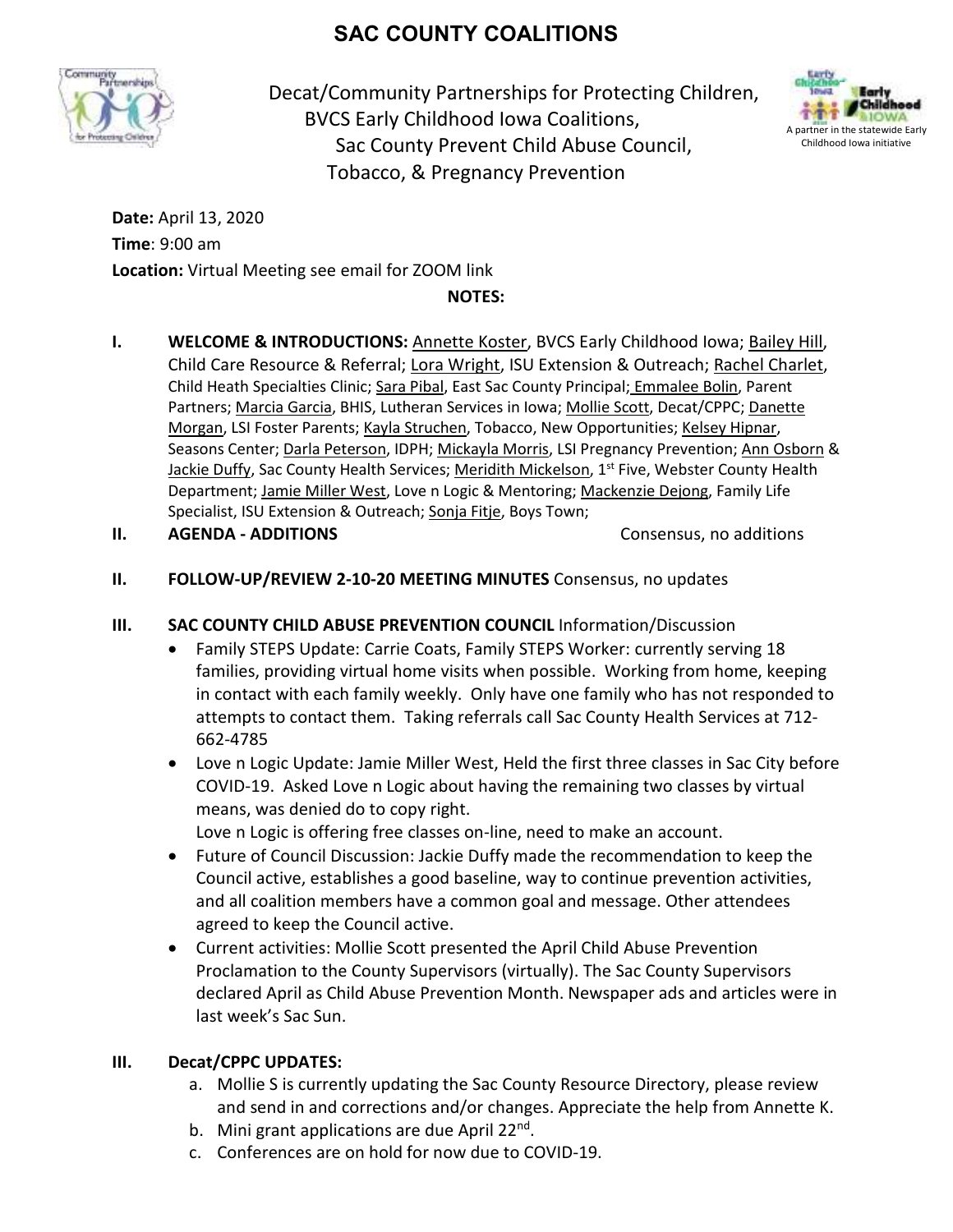d. Parent Café grant held two of the four Parenting Café. Sonja F in contact with Mollie S for a virtual option, if approved will finish out the classes. Estimated had eleven at the first Café and eight at the second.

### **IV. BVCS EARLY CHILDHOOD IOWA UPDATES:**

State Early Childhood Iowa has provided guidance that they will issue two month contract to start Fiscal Year 21, and amend when the Legislative Session reassembles and adjourns.

### **VI. COMMUNITY PARTNERSHIPS**

**Pregnancy Prevention, Lutheran Services in Iowa**: Mickayla Morris, Classes came to a halt with school closing (COVID-19). Trainings possibly in May or summer. Prior to COVID-19 the Early school had reached out, was working with East Sac County schools, and was going to start Love Notes at the East Sac County High School.

**Tobacco Coalition, New Opportunities**: Kayla Struchen, will email out the Smoke Free Air Act and Quit Line Flyer please share/post. Quit Line piece *Be A Role Model By Quitting*, during this time it can be tempting and/or trigger sensation. Free replacement therapy is available. Continuing to work with area businesses on tobacco free and nicotine policies/practices.

Your Life Iowa focuses on six categories. Website COVID-19 information and maps geared toward Iowa.

Working from home on Community Ready Survey's. If interested in participating, let Kayla know.

Prime for Life in schools put on hold during school closures.

From Kayla Struchen to Everyone: 09:51 AM

https://yourlifeiowa.org/

| <b>Attendees:</b>                                  |                                                                                                                                                                                                                   |
|----------------------------------------------------|-------------------------------------------------------------------------------------------------------------------------------------------------------------------------------------------------------------------|
| <b>BVCS Early Childhood Iowa</b><br>Annette Koster | From Me to Everyone: 10:24 AM<br>bvcsearlychildhoodiowa.org Sac County Resource Directory posted on<br>BVCS Early Childhood Iowa website. Review and get back to Mollie Scott<br>with corrections and or updates. |
|                                                    | Boys Town continuing to see families virtually.                                                                                                                                                                   |
|                                                    | Resources to be used by anyone, Boys Town Hotline. Provides access to a                                                                                                                                           |
| Boys Town of Iowa<br>Sonya Fitje                   | Crisis Counselor and resources by phone and open to an international data                                                                                                                                         |
|                                                    | base for resources.                                                                                                                                                                                               |
|                                                    | Young person website, free, Your Life Your Voice, mental health. Noticed an                                                                                                                                       |
|                                                    | increase in anxiety on hotline and increased call volume.                                                                                                                                                         |
|                                                    | Will send out virtual Common Sense-Parenting Café classes when ready.                                                                                                                                             |
|                                                    | Boys Town National Hotline #1-800-448-3000                                                                                                                                                                        |
|                                                    | yourlifeyourvoice.org for chat text and other information for young people                                                                                                                                        |
| Child Care Resource & Referral                     | The BVCS Early Childhood Conference (6 hours) in April has changed to a 2                                                                                                                                         |
| <b>Bailey Hill</b>                                 | hour webinar. Registration is still being accepted.                                                                                                                                                               |
|                                                    | Daily updating the CCR&R webpage with information including Business                                                                                                                                              |
|                                                    | Loans/Grants, vacancies, etc                                                                                                                                                                                      |
|                                                    | In the Counties Bailey serves there are 12 centers of those only 2 remain                                                                                                                                         |
|                                                    | open, on is Kids World. Homes are open. A home cannot claim                                                                                                                                                       |

## **VII. COMMUNITY COALITION UPDATES/SHARING**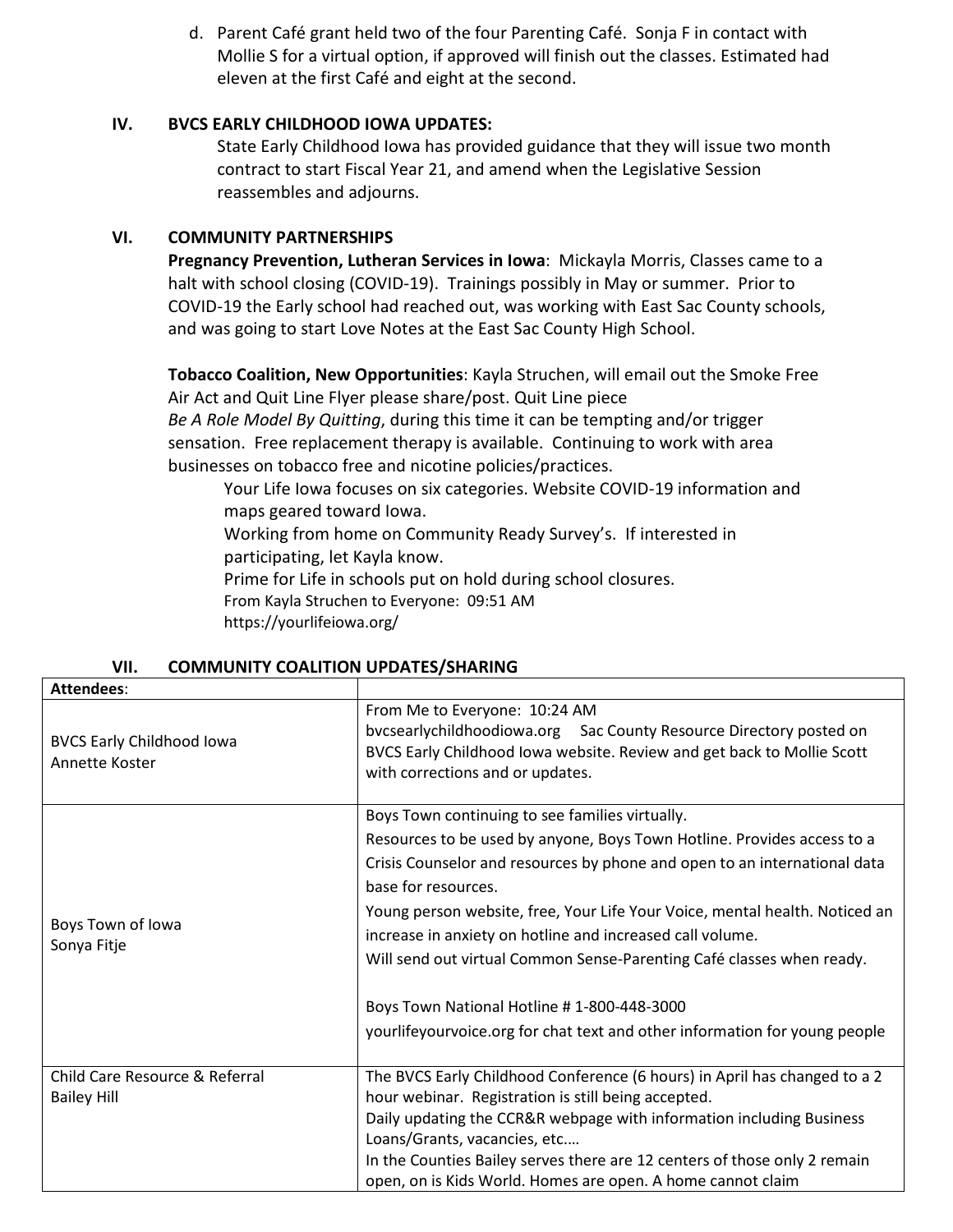| Foster Care finger printing asked about<br>child care providers.                                 | unemployment unless closure is declared by the Governor, a case of COVID<br>in home, most are not taking any new children but caring for those<br>enrolled. If taking new children, are not getting calls.<br>DHS has approved "pop up" child care sites, mainly in place for school age<br>children, over five years of age, not needed in this area.<br>Finger Printing is also a problem for child care providers. Department of<br>Human Services allowing for State of Iowa background check for new and<br>those renewing registration.        |
|--------------------------------------------------------------------------------------------------|------------------------------------------------------------------------------------------------------------------------------------------------------------------------------------------------------------------------------------------------------------------------------------------------------------------------------------------------------------------------------------------------------------------------------------------------------------------------------------------------------------------------------------------------------|
| Child Health Specialty Clinic<br>Rachel Charlot                                                  | From Rachel Charlot to Everyone: 10:01 AM<br>I have to hop off, but Child Heath Specialties Clinic in Carroll is still open<br>with staff working off site and seeing patients via telehealth from their<br>home. We will be hiring a nurse for Carroll in July-August with increased<br>mental and behavioral health services with a PA starting in August. As<br>always we have Family Navigation services to help families find resources,<br>navigate the system, and provide emotional/listening support. You can<br>contact us at 712-792-5530 |
| <b>Community Schools</b><br><b>East Sac County</b><br>$\Box$<br>Sara Pibal                       | Meals on Friday, sites available:<br>Sac City, Middle School on North side<br>Wall Lake on North side<br>Lake View on Westside<br>Auburn at Library<br>Learning packets: elementary for three weeks.<br>$\overline{\phantom{0}}$<br>School leaders hear updates on webinars.<br>$\overline{\phantom{0}}$<br>Doing best to stay in contact with families.                                                                                                                                                                                             |
| 1 <sup>st</sup> Five Healthy Mental Development<br>Meredith Mickelson                            | 1st Five -- statewide decrease in # of referrals. Referrals come from medical<br>providers -- usually based on developmental concerns for young children.<br>However with more of the well-child visits being postponed the referrals<br>coming in are more for parent stress & resource needs.                                                                                                                                                                                                                                                      |
|                                                                                                  | Currently not doing trainings until May 31 <sup>st</sup> . Science of Parenting podcast is<br>up and running. Podcast is available in video and audio. Radio interviews<br>focusing on mental health or parenting.<br>Virtual offerings online series of healthy relationship education Wednesday<br>at 12:30 (weekly).<br>Suicide Prevention - couple links below. What to look out for especially<br>farming communities.                                                                                                                          |
| <b>ISU Extension and Outreach</b><br><b>Family Life Specialist</b><br>$\Box$<br>Mackenzie Dejong | Iowa Concern Hotline: 1-800-447-1985<br>Relationship/Couples meetings:<br>https://www.extension.iastate.edu/news/empower-helping-couples-take-<br>care-themselves-during-covid-19<br>Suicide prevention meetings:<br>https://www.extension.iastate.edu/news/suicide-prevention-program-<br>available-virtually-agribusiness-community<br>Family Finance Specialist offering budgeting, call County office or Iowa<br>Concern Hotline for connection.<br>Stephanie Erpelding and Lora W have been alternating in the office.                          |
| <b>ISU Extension and Outreach</b><br>Lora Wright                                                 | Stephanie is also doing a series each week focusing on science, sewing,<br>stretching, and physical activity on Facebook.<br>Spend Start Eat Smart Facebook Page on Monday, Wednesday and Friday.                                                                                                                                                                                                                                                                                                                                                    |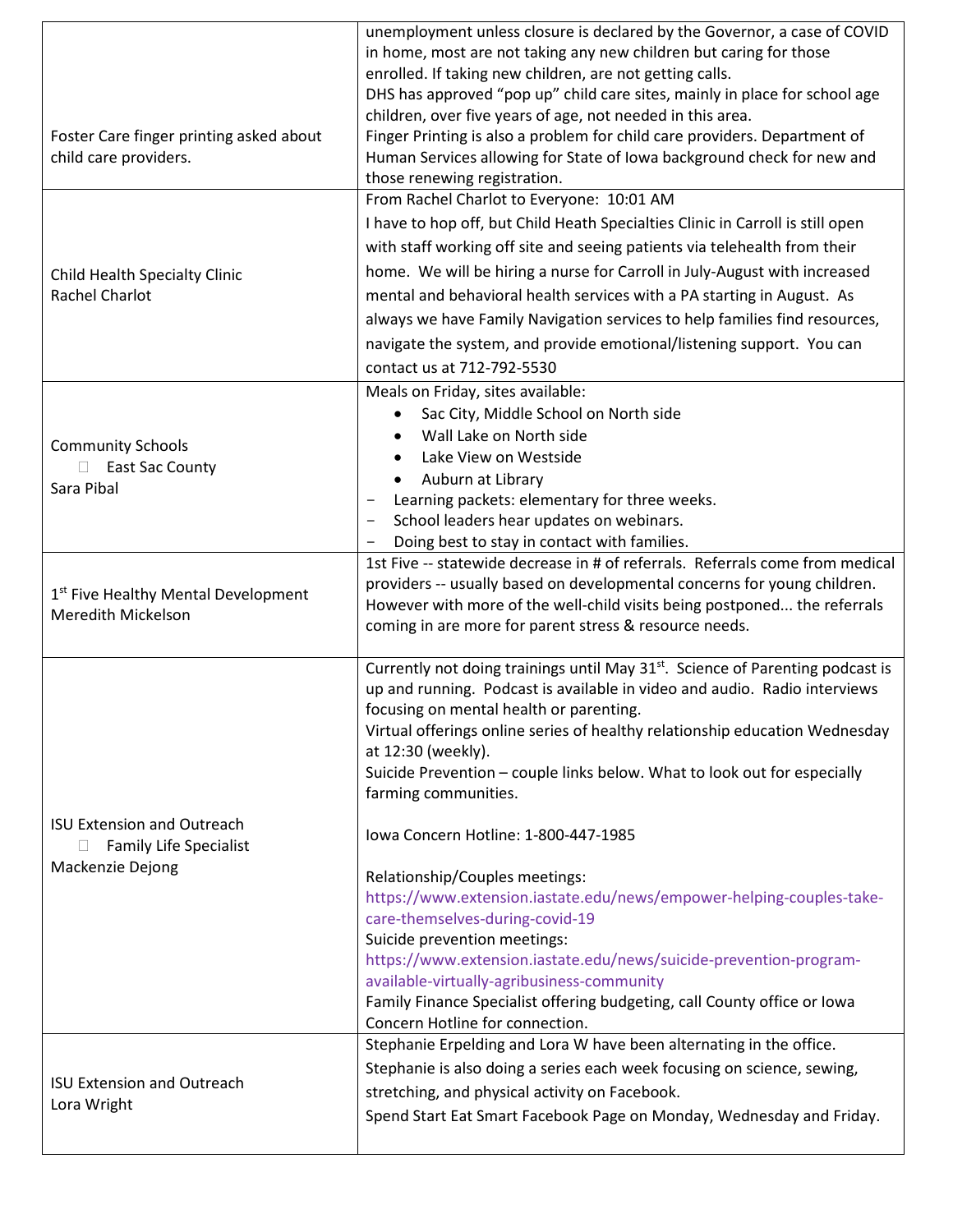|                                                                           | Spend Smart. Eat Smart. Website:                                                                                                                                                                                                                                                                                                                                                                                                                                                                                          |
|---------------------------------------------------------------------------|---------------------------------------------------------------------------------------------------------------------------------------------------------------------------------------------------------------------------------------------------------------------------------------------------------------------------------------------------------------------------------------------------------------------------------------------------------------------------------------------------------------------------|
|                                                                           | https://spendsmart.extension.iastate.edu/                                                                                                                                                                                                                                                                                                                                                                                                                                                                                 |
|                                                                           | Facebook page: https://www.facebook.com/spendsmarteatsmart/                                                                                                                                                                                                                                                                                                                                                                                                                                                               |
|                                                                           |                                                                                                                                                                                                                                                                                                                                                                                                                                                                                                                           |
|                                                                           | Lora is working with the Nutritional Specialist to offer Healthy &                                                                                                                                                                                                                                                                                                                                                                                                                                                        |
|                                                                           | Homemade Meals, cook now and eat later. Need to recruit participants,                                                                                                                                                                                                                                                                                                                                                                                                                                                     |
|                                                                           |                                                                                                                                                                                                                                                                                                                                                                                                                                                                                                                           |
|                                                                           | send to anyone who may be interested. Prepare and freeze, buy own                                                                                                                                                                                                                                                                                                                                                                                                                                                         |
|                                                                           | groceries. Will be done by virtual means, no charge.                                                                                                                                                                                                                                                                                                                                                                                                                                                                      |
| Iowa Department of Public Health<br>Darla Peterson                        | Normally role is to provide presentaions for various groups. Concerned<br>about STD increase rates. Condoms not available (on shelves) at Wal*Mart<br>etc. (sold out). Concern of that people have access. If need condom<br>distribution program to have in business, you can drop off at person door.<br>Webinars available for education. Contact if want more information:<br>How to Talk with Teens about COVID<br>Scientific-Contagious                                                                             |
|                                                                           | Darla Peterson 515-401-7114                                                                                                                                                                                                                                                                                                                                                                                                                                                                                               |
| Lutheran Services in Iowa                                                 |                                                                                                                                                                                                                                                                                                                                                                                                                                                                                                                           |
| <b>Behavior Intervention Support</b><br>$\Box$                            |                                                                                                                                                                                                                                                                                                                                                                                                                                                                                                                           |
| (BHIS)                                                                    |                                                                                                                                                                                                                                                                                                                                                                                                                                                                                                                           |
|                                                                           | Foster Care Closet continues to accept items. Bags and fidget items, the                                                                                                                                                                                                                                                                                                                                                                                                                                                  |
|                                                                           | children can keep the items, Neighborhood Network mini grant.                                                                                                                                                                                                                                                                                                                                                                                                                                                             |
|                                                                           | New activity kit on website, can be used by any family. Link provided.                                                                                                                                                                                                                                                                                                                                                                                                                                                    |
| Lutheran Services in Iowa                                                 | www.lsiowa.org/foster website for family activity kit                                                                                                                                                                                                                                                                                                                                                                                                                                                                     |
| <b>Foster Care</b><br>$\Box$                                              | Still trying to do classes, have virtual orientations.                                                                                                                                                                                                                                                                                                                                                                                                                                                                    |
| Danette Morgan                                                            | Ida Grove 14 families for the TIPS training. Finger printing has been an                                                                                                                                                                                                                                                                                                                                                                                                                                                  |
|                                                                           | obstacle. County jails not allowing outside persons in.                                                                                                                                                                                                                                                                                                                                                                                                                                                                   |
|                                                                           | Increasing contact with families to make sure everyone is ok.                                                                                                                                                                                                                                                                                                                                                                                                                                                             |
| <b>New Opportunities</b><br><b>Head Start</b><br>$\Box$<br>Jenny Sorensen | Typically recruiting for next year. Unsure how this year will be completed.<br>Hard to find children who qualify for Head Start, income based. Approved<br>to do applications by phone. Will get signatures at a later date. Reach out to<br>get recruitment piece completed.<br>Sac City is a standalone location, need recruitment.<br>Schaller is a shared classroom recruitment is easier with school connection.<br>Goal is to have all three and four year olds have a preschool experience<br>before Kindergarten. |
|                                                                           | 712-830-1326 is my cell phone number for Head Start recruitment                                                                                                                                                                                                                                                                                                                                                                                                                                                           |
|                                                                           | All programs are still available except close closet. Programs continue,                                                                                                                                                                                                                                                                                                                                                                                                                                                  |
| New Opportunities                                                         | treat as hardship. Energy look ahead 30 days.                                                                                                                                                                                                                                                                                                                                                                                                                                                                             |
| <b>Family Development Center</b><br>П.                                    | Food pantry income is waived, if not in the system, get verbal amount.                                                                                                                                                                                                                                                                                                                                                                                                                                                    |
| Autumn                                                                    | Drive up, prepackaged, Wed from 4:00 to 6:00 pm.                                                                                                                                                                                                                                                                                                                                                                                                                                                                          |
|                                                                           | Energy assistance extended until May 31st.                                                                                                                                                                                                                                                                                                                                                                                                                                                                                |
|                                                                           | Mentoring after school program on hold. Webinar for mentors and                                                                                                                                                                                                                                                                                                                                                                                                                                                           |
|                                                                           | mentees. Facebook Workplace allows same platform, news screen, group                                                                                                                                                                                                                                                                                                                                                                                                                                                      |
| New Opportunities                                                         | chat, and private chat. Join via email invite and private. Finding other ways                                                                                                                                                                                                                                                                                                                                                                                                                                             |
| Mentoring<br>Jamie Miller West                                            | to communicate example write letters, Skype, to be able to connect and                                                                                                                                                                                                                                                                                                                                                                                                                                                    |
|                                                                           | share information. Looking into group events. Still taking applications. Face<br>time mentor or mentees. Optional to meet or host Zoom meeting, if don't                                                                                                                                                                                                                                                                                                                                                                  |
|                                                                           | want to wait until cleared from COVID -19 restrictions.                                                                                                                                                                                                                                                                                                                                                                                                                                                                   |
|                                                                           | Still visiting, virtually. Have one client in Sac & one in Calhoun Counties.                                                                                                                                                                                                                                                                                                                                                                                                                                              |
| <b>Parent Partners</b>                                                    | Any family that does not have enough data on safe link phone can text                                                                                                                                                                                                                                                                                                                                                                                                                                                     |
| <b>Emalee Bolin</b>                                                       | COVID to see what offering.                                                                                                                                                                                                                                                                                                                                                                                                                                                                                               |
|                                                                           | Working from home, intakes continuing.                                                                                                                                                                                                                                                                                                                                                                                                                                                                                    |